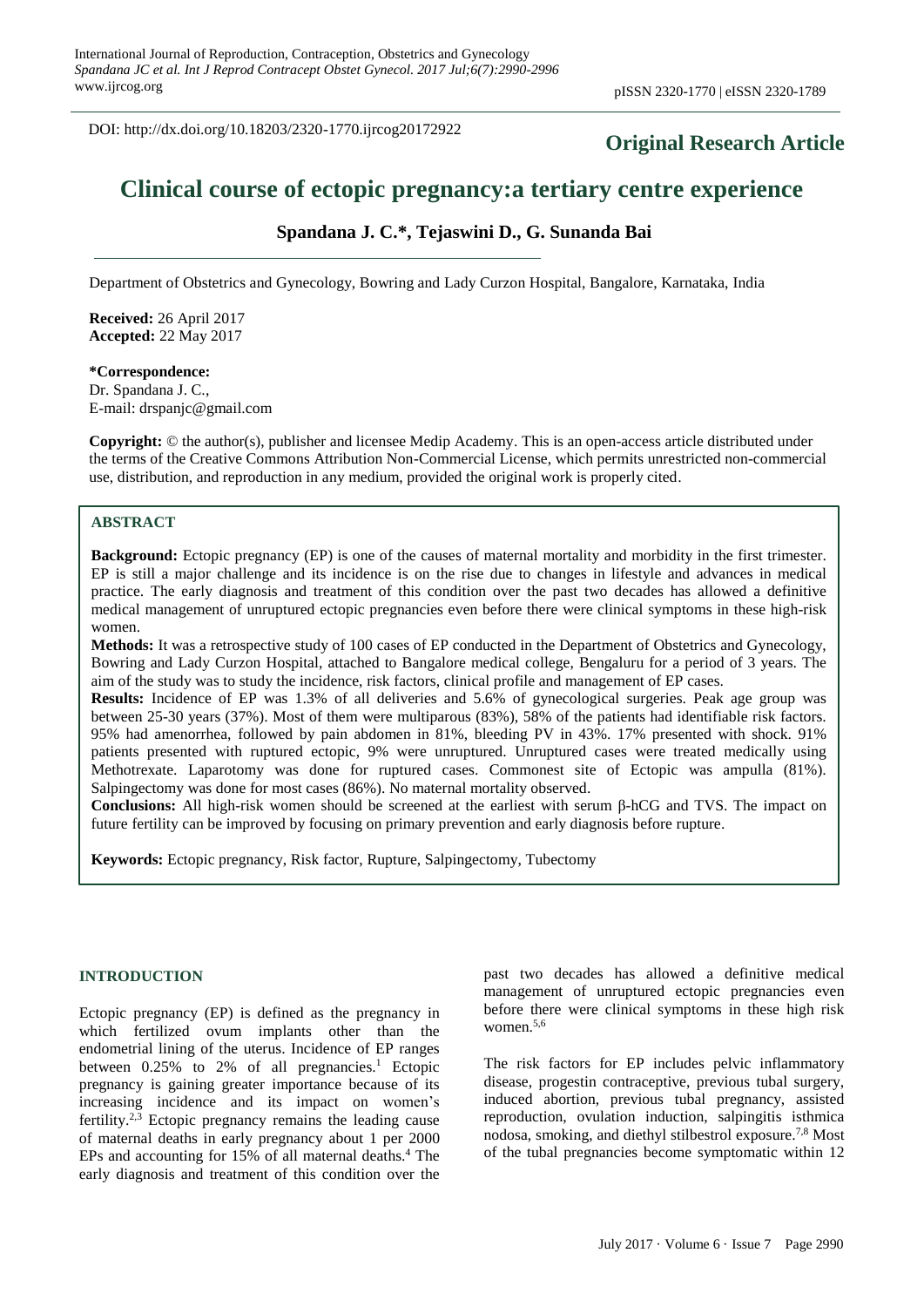weeks, but a small number of them progress beyond this gestation and are diagnosed late. 9

PID is the commonest cause of ectopic pregnancy. It may be due to Sexully transmitted infections, mainly chlamydia and gonorrhea and others being post-abortal, puerperal or also secondary to an extra genital pelvic infection or prior abdominopelvic surgery. According to ACOG (1998), prior PID due to Chlamydia Trachomatis is the most common risk factor. <sup>10</sup> Salpingitis Isthmica Nodosa is a non-inflammatory pathologic condition of the tube. The tubal epithelium extends into the myosalpinx forming a true diverticulum. There will be abnormal myometrial electrical activity over the diverticula favouring ectopic implantation. The risk of tubal pregnancy after any sterilization procedure is 5% to 16%. <sup>11</sup> Intrauterine Contraceptive Device (IUCD) prevent intrauterine pregnancy effectively, tubal implantation to a lesser extent and chances of ovarian pregnancy are more. Cu-T 380A and Levenorgestrel device have got the lowest rate of ectopic and progestasart has got the highest rate.<sup>12</sup> Progestational agents inhibit tubal motility and favors ectopic pregnancy. <sup>13</sup> Smoking causes ectopic by delayed ovulation, altered tubal and uterine motility and altered immunity. DES exposure causes the tubal abnormalities like shortened and convoluted tubes, constricted fimbria, and paratubal cysts favours ectopic implantation. The risk of ectopic pregnancy increases in women who conceive via Artificial reproductive technique. The first IVF pregnancy, before the first IVF live birth, was a tubal ectopic pregnancy.<sup>14</sup> Higher volume of transfer media or deep catheter insertion may predispose to tubal transfer. Tubal reconstructive surgery increases the risk of ectopic.

The recent studies have focused on molecular level factors. Alterations in the molecular dialog between the blastocyst and the site of implantation may lead to ectopic pregnancy. Some possible factors are lectin, integrin, matrix-degrading cumulus and their inhibitors, prostaglandins, host of growth factors, cytokines and their receptors and modulator proteins. 15,16 Proper management of EP needs early diagnosis, resuscitation, timely treatment, and follow up. Early diagnosis of EP is a difficult task but can be possible with the help of quantitative beta human chorionic gonadotropin (beta hCG) level, transvaginal ultrasonography, and laparoscopy. 17,18

The objectives of the present study were to know the demographic profile and the risk factors with respect to the ectopic pregnancy, to know the clinical presentation of the ectopic pregnancy and to know the outcome of the ectopic pregnancy.

## **METHODS**

This was a retrospective study conducted in patients with ectopic pregnancy admitted at Bowring and Lady Curzon Hospital attached to Bangalore medical college and research centre for a period of three years from April 2014 to March 2017 after obtaining ethical committee clearance from the hospital authorities. All The cases of ectopic pregnancy were identified from the records in the gynecology ward, operating room and emergency unit. Their case files were retrieved from the Medical Record department of the hospital. The information on the age, parity, sociodemographic characteristics, marital status, highest level of education and gestational age at presentation were extracted from the case files. Detailed history regarding the risk factors, clinical presentations, General, systemic, abdominal and vaginal examination was done. treatment modalities (whether surgical or medical), intra-operative findings and outcomes of ectopic pregnancy.

#### *Inclusion criteria*

The women who were diagnosed as ectopic pregnancy cases, who were in the reproductive age group of 15-45 years.

#### *Exclusion criteria*

All intrauterine pregnancies.

During the study period, all known cases of ectopic pregnancy were evaluated. In cases of acute EP classic triad of amenorrhea, abdominal pain and vaginal bleeding were present. Other symptoms and signs found were nausea, vomiting, syncopal attacks, pallor, and features of shock, with tense and tender lower abdomen. The diagnostic tools of ectopic pregnancies were urine pregnancy test, culdocentesis and transvaginal ultrasonography (TVS).

Laparotomy was done for ruptured ectopic pregnancy. In unruptured cases, when beta HCG <2000 mIU/ml, mass <3.5cm size, with no fetal cardiac activity and hemodynamically stable patients, single dose of 50mg/m2 body surface area intramuscular methotrexate was given. Efficacy of therapy was monitored by estimation of beta HCG on days 4 and 7. If serum BHCG level does not decline by 15% from day 4 to day 7 additional dose were used until serum beta-HCG became undetectable in weekly surveillance. The anatomic position of EP and the treatment modality of ectopic were evaluated.

After collecting the data, the risk factors, anatomic portion of ectopic pregnancies and treatment modality which consisted of medical or surgical were compared with others studies.

## *Statistical analysis*

Data were collected and analyzed using Microsoft Office Excel (version 2007)) and expressed as percentages in the text and tables. Statistical analyses were performed by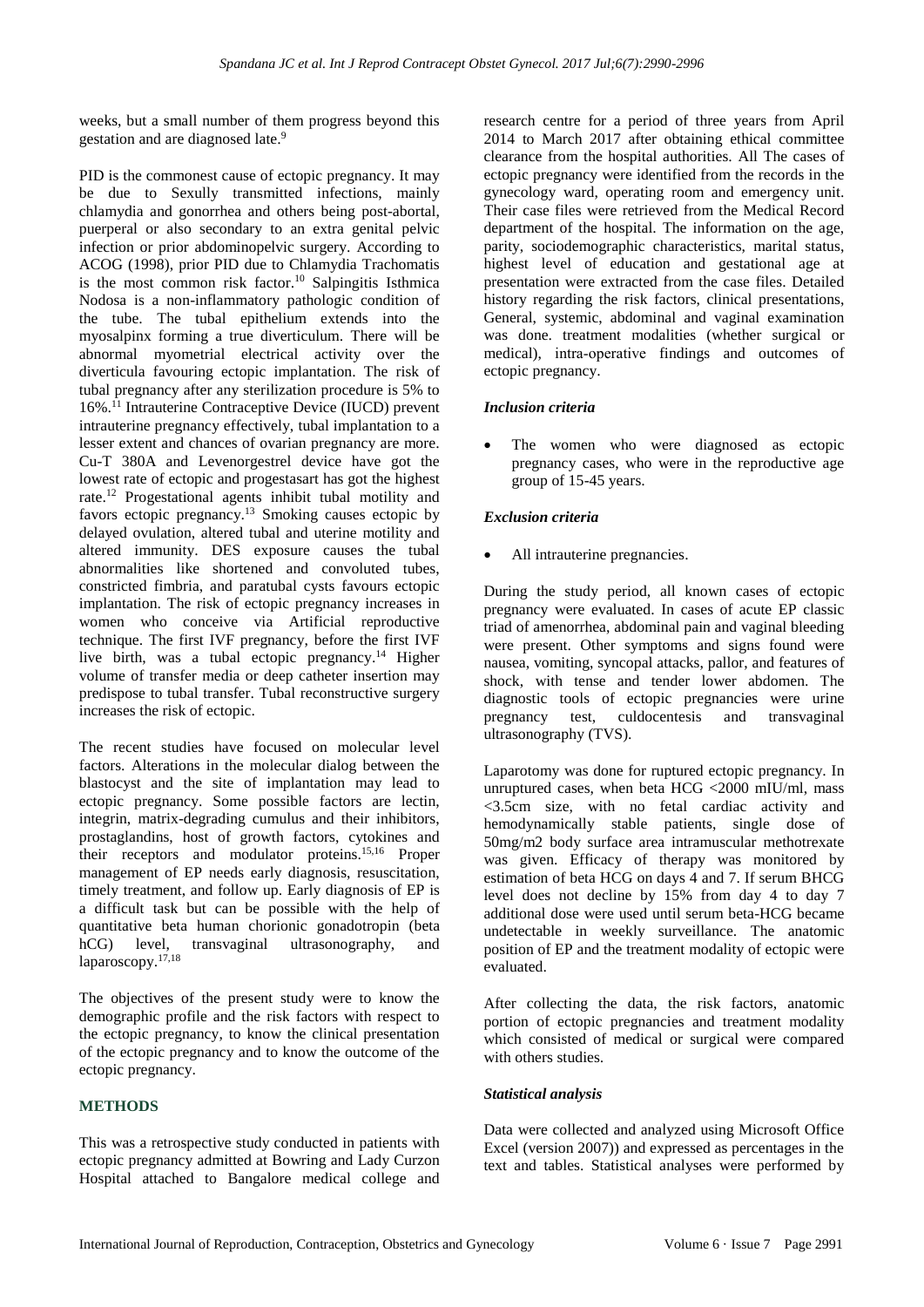using statistical package for social sciences (version 16/0).

## **RESULTS**

The incidence of ectopic pregnancy in our study was 7.7 per 1000 live births.

#### **Table 1: Demography and obstetric history.**

| Age (in years)                                    | No. of cases $(100)$ | $\frac{1}{2}$ |  |
|---------------------------------------------------|----------------------|---------------|--|
| $16 - 20$                                         | 10                   | 10            |  |
| $21 - 25$                                         | 26                   | 26            |  |
| $26 - 30$                                         | 37                   | 37            |  |
| $31 - 35$                                         | 18                   | 18            |  |
| >35                                               | 09                   | 09            |  |
| Socioeconomic status                              |                      |               |  |
| Upper                                             | 10                   | 10            |  |
| Middle                                            | 23                   | 23            |  |
| Lower                                             | 67                   | 67            |  |
| Gravida                                           |                      |               |  |
| Primigravida                                      | 17                   | 17            |  |
| Multigravida (G)                                  | 55                   | 65            |  |
| Grand multipara $(G \geq 4)$                      | 28                   | 28            |  |
| <b>Gestational age at presentation (in weeks)</b> |                      |               |  |
| $\leq$ 4                                          | 05                   | 05            |  |
| $5 - 6$                                           | 34                   | 34            |  |
| $7 - 8$                                           | 37                   | 37            |  |
| >8                                                | 24                   | 24            |  |

## **Table 2: The risk factors associated with ectopic pregnancy.**

| No. of         | <b>Risk factors</b>             | No. of | $\frac{1}{2}$ |
|----------------|---------------------------------|--------|---------------|
| cases          |                                 | cases  |               |
| 1              | Prior induced abortion /MTP     | 35     | 35            |
| $\overline{c}$ | Previous abdominopelvic surgery |        |               |
|                | Appendicectomy                  | 05     | 05            |
|                | Caesarean section               | 27     | 27            |
|                | Tuboplasty                      | 02     | 02            |
|                | Myomectomy                      | 01     | 01            |
|                | Tubectomy                       | 07     | 07            |
| 4              | <b>IUCD</b>                     | 03     | 03            |
| 5              | Smoking                         | 01     | 01            |
| 6              | Age $>35$ years                 | 09     | 09            |
| $\overline{7}$ | <b>Infertility treatment</b>    |        |               |
|                | Ovulation induction             | 07     | 07            |
|                | <b>IUI</b>                      | 02     | 02            |
|                | <b>IVF</b>                      | 01     | 01            |
| 8              | Multiple sexual partners        | 02     | 02            |
| 9              | Previous ectopic pregnancy      | 03     | 03            |
| 10             | <b>Gynecological causes</b>     |        |               |
|                | <b>PID</b>                      | 23     | 23            |
|                | Fibroid                         | 05     | 05            |
|                | endometriosis                   | 01     | 01            |
| 11             | Unidentified                    | 42     | 42            |

Table 1 shows demographic profile of 100 EP patients. The mean age of the women was 28.1 years. Peak incidence was between 26-30 years (37%). Married women accounted for 98%. EP was noted more in multigravida (55%) followed by grand multipara (28%) and then primigravida (17%). The range of gestational age was 3-12 weeks.

Table 2 shows various risk factors, out of which history Prior induced abortion /MTP was the most common risk factor present in 35 cases. No risk factors were noted in 42 cases.

## **Table 3: Clinical presentation of 100 cases of ectopic pregnancy.**

| <b>Symptoms</b>            | <b>No. of cases</b> | $\frac{0}{0}$ |
|----------------------------|---------------------|---------------|
| Amenorrhea                 | 94                  | 94            |
| Abdominal pain             | 81                  | 81            |
| Bleeding per vaginum       | 43                  | 43            |
| Syncopal attacks           | 22                  | 22            |
| Nausea/vomiting            | 30                  | 30            |
| Classic triad              | 46                  | 46            |
| Signs                      |                     |               |
| Abdominal tenderness       | 76                  | 76            |
| Pallor                     | 52                  | 52            |
| Hypotension                | 27                  | 27            |
| <b>Shock</b>               | 17                  | 17            |
| Forniceal tenderness       | 74                  | 74            |
| Forniceal mass             | 48                  | 48            |
| Cervical motion tenderness | 67                  | 67            |

Table 3 shows clinical profile of 100 EP patients, most cases presented with history of amenorrhea (94%), pain abdomen (81%) and vaginal bleeding (43%). Nausea and vomiting was seen in 30% and syncopal attack in 22 cases.

On examination pallor present in 52% of cases. Abdominal tenderness was seen in 76%, cervical motion tenderness in 67%, fornicial tenderness in 74% and fornicial mass in 48%. Urine pregnancy test was positive in all the 96% cases.

Table 4 shows in the present study group hemoglobin <7 grams in 19% of the patients and and >7 grams in 81% of the patients. Ultrasound showed evidence of rupture in 85% of cases and unruptured in 15% of the cases. In the present study 85% were ruptured, 11% were unruptured and 4% were tubal abortion. Blood transfusion was required in 63% of the patients. One patient underwent hysterectomy due to ruptured cesarean scar pregnancy.

Table 5 shows the different types of surgical treatment done for 100 ectopic patients, among 89 ruptured cases about 45 of them underwent Unilateral salpingectomy, 35 underwent Unilateral Salpingectomy and ligation of tube on contralateral side in multiparous patients, 3 underwent Unilateral salpingo-oophorectomy for ovarian ectopic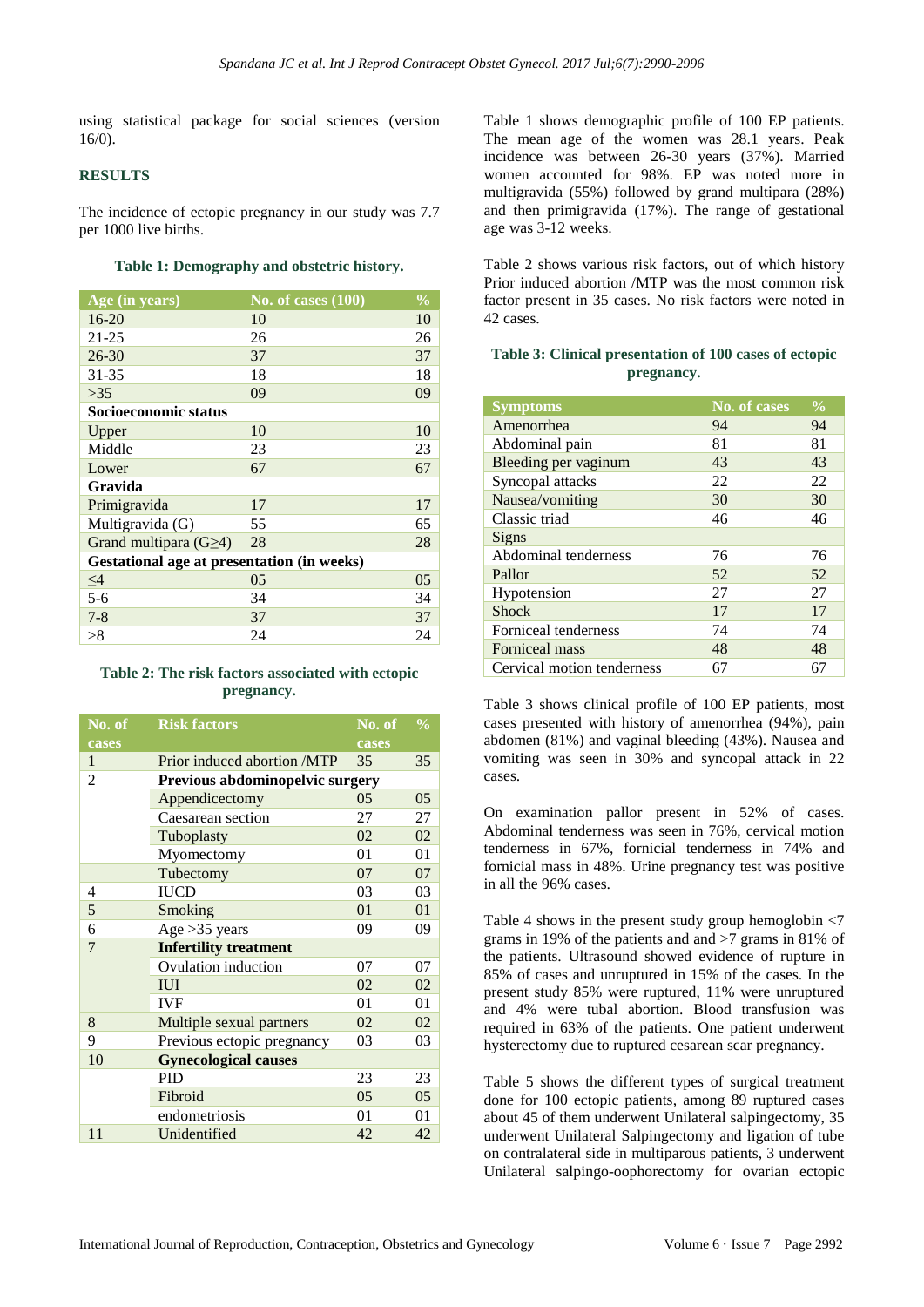gestation, one of them underwent excision of rudimentary horn, one had fimbriectomy, 2 cases had salpingotomy and milking of the tube was done in one case. Among 11 unruptured ectopic cases methotrexate treatment was given and followed in 9 patients and 2 underwent unilateral salpingectomy.

#### **Table 4: Investigations and postop morbidity profile.**

| <b>Investigations</b>          | No. of cases | $\frac{0}{0}$ |
|--------------------------------|--------------|---------------|
| <b>Haemoglobin</b>             |              |               |
| <7g/dl                         | 19           | 19            |
| 7-9.9 g/dl                     | 41           | 41            |
| 10-10.9 $g/dl$                 | 26           | 26            |
| $\geq$ 11g/dl                  | 14           | 14            |
| Urine pregnancy test (UPT)     |              |               |
| Positive                       | 96           | 96            |
| Negative                       | 04           | 04            |
| <b>Ultrasound</b>              |              |               |
| Done                           | 84           | 84            |
| Not done                       | 16           | 16            |
| <b>Morbidity and mortality</b> | Present      | Absent        |
| Anemia                         | 63           | 63            |
| Wound infection                | 05           | 05            |
| <b>ICU</b> admission           | 17           | 17            |
| Require general anaesthesia    | 45           | 45            |
| <b>Blood transfusion</b>       |              |               |
| Required                       | 63           | 63            |
| Not required                   | 37           | 37            |
| Acute renal failure            | 00           | 00            |
| Mortality                      | 00           | 00            |

## **Table 5: Surgical treatment in cases of ectopic gestation.**

| <b>Condition</b><br>of tube | <b>Treatment</b>                                                         | No. of<br>cases | $\frac{0}{0}$ |
|-----------------------------|--------------------------------------------------------------------------|-----------------|---------------|
|                             | Unilateral salping ectomy                                                | 45              | 45            |
|                             | Unilateral salpingo-<br>oophorectomy                                     | 03              | 03            |
| Ruptured                    | Unilateral<br>Salpingectomy+ligation<br>of tube on contralateral<br>side | 35              | 35            |
| (89%)                       | Excision of rudimentary<br>horn                                          | 01              | 01            |
|                             | Salpingostomy                                                            | 02              | 02            |
|                             | Fimbriectomy                                                             | 01              | 01            |
|                             | Milking                                                                  | 01              | 01            |
|                             | Hysterectomy (ruptured<br>cesarean scar pregnancy)                       | 01              | 01            |
| Unruptured                  | Methotrexate treatment                                                   | 09              | 09            |
| $(11\%)$                    | Unilateral Salpingectomy                                                 | 02              | 02            |

Table 6 shows different sites of ectopic gestation, Ampullary part of the fallopian tube was the most common site (81%), followed by isthmus in 12% of cases, ovarian ectopic in 3%, corneal/interstitium in 2%, fimbria in 1%, ruptured cesarean scar pregnancy in one case and rudimentary horn in one case. Left tubal pregnancy was commonly observed in 61% of cases than the right tubal pregnancy.

#### **Table 6: Comparison of site of ectopic pregnancies.**

| <b>Site</b>                 | <b>Rose</b> et<br>al | <b>Chow et</b><br>al | <b>Present</b><br>study |
|-----------------------------|----------------------|----------------------|-------------------------|
| Ampulla                     | 56.9%                | 79.6%                | 81%                     |
| <b>Isthmus</b>              | 39.78%               | 12.3%                | 12%                     |
| Fimbria                     |                      | 6.2%                 | 01%                     |
| Corneal/interstitium        | 1.07%                | 1.9%                 | 01%                     |
| Ovarian                     | 1.07%                |                      | 03%                     |
| Heterotopic                 | 1.07%                |                      |                         |
| Rudimentary horn            |                      |                      | 1%                      |
| Caesarean scar<br>pregnancy |                      |                      | 1%                      |

#### **Table 7: Comparison of condition of the tube.**

|                              | <b>Savitha</b><br><b>Devi</b> | <b>Wills and</b><br><b>Mohambal</b> | <b>Present</b><br>study |
|------------------------------|-------------------------------|-------------------------------------|-------------------------|
| Ruptured                     | 30.77%                        | 66%                                 | 85%                     |
| Unruptured                   | 69.23%                        | 34%                                 | 11%                     |
| Tubal<br>abortion            |                               |                                     | 04%                     |
|                              | Left                          | Right                               |                         |
| Side of the<br>tube affected | 61%                           | 35%                                 |                         |
| Ovary                        | 03%                           |                                     |                         |
| Rudimentary<br>horn          |                               | 01%                                 |                         |

Intraoperative findings among 100 ectopic cases is tabulated in table 7 shows ruptured tube in 85 cases, hemoperitoneum present in 75 cases and fluid in POD in 10 cases, 11 cases were unruptured and 4 had tubal abortions.

#### **Table 8: Comparison of incidence in different studies.**

| <b>Authors</b>   | Year      | <b>Incidence</b>     |
|------------------|-----------|----------------------|
| Paran Joshi      | 1965      | 1:151                |
| Vinaya Pendse    | 1976      | 1:266                |
| D'Mello          | 1988      | 1:214                |
| <b>ICMR</b>      | 1990      | 1:250                |
| Annamma          | 1999      | 10.2:1000 live       |
| Thomas et al     |           | births               |
| 2002             |           | 15.2:1000 live       |
| Rose Jpphy et al |           | births               |
| Present study    | 2014-2017 | 7.7:1000 live births |

Morbidity included anemia, blood transfusion and wound infection.

By reducing and identifying the risk factors and catching the patients at the earliest it is possible to improve the prognosis so far as morbidity, mortality and fertility are concerned.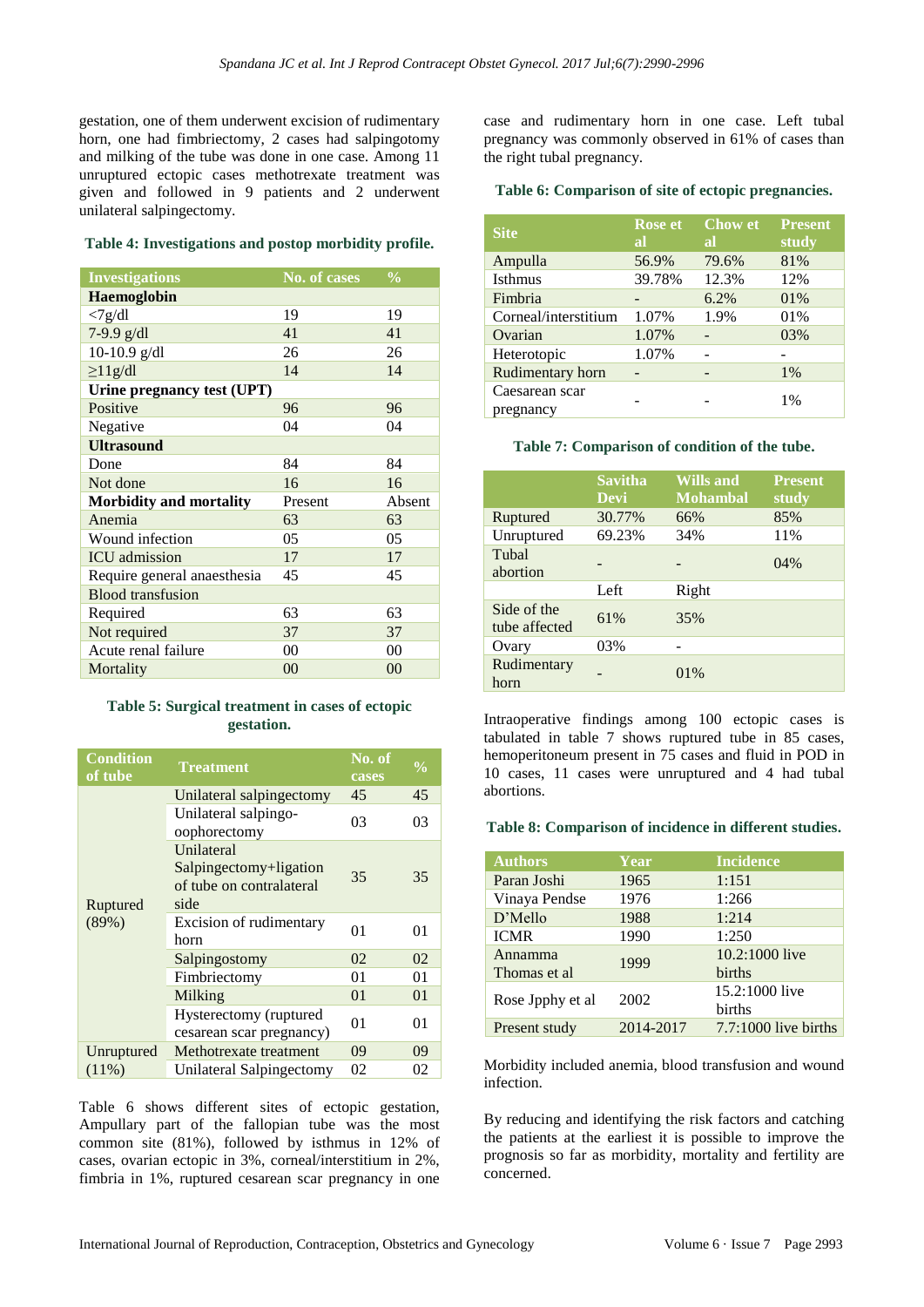

**Figure 1: Right tubal ectopic gestation.**



**Figure 2: Left ovarian pregnancy.**

#### **DISCUSSION**

Incidence of ectopic pregnancy is more in our hospital as it is a referral centre. It constituted 7.7 per 1000 live births as compared to 1.3% in Nigerian study by Udigwe et al and 0.6% in an Indian study by Arupkumar et al and 7.4% of gynaecological surgeries, which was comparable to 6.5% as in Nigerian study. The rate of EP was 1.9% as reported by Lozeau and Potter in USA, and 1.04% and 1% by Bangash and Ahmad and Waseem respectively, in Pakistan.<sup>19-21</sup>

In the present study, most of the patients belonged to the age group of  $21 - 30$  years, because in India most women marry at an early age, and hence fewer pregnancies are expected beyond the age of 30 years. Most of the patients were multipara in our study. Similar findings were noticed by Majhi AK and Roy N et al in their analysis of 180 cases of ectopic pregnancy. 22

Association of ectopic pregnancy with risk factors is observed 58% of the cases of the current study and the most common risk factor observed being previous abortion and prior D and C which reflected in 35% of the patients. In study done by Rose Jophy et al showed prior abortions and D and C contributed  $25.8\%$ .<sup>23</sup> Khaleeque et al also identified previous abortion (12.9%) as most common risk factor in a similar study conducted by them.<sup>24</sup>

About one third (42%) of patients in this study did not have any identifiable associated risk factor. It is evident that there may not be any tubal damage in many cases of ectopic pregnancy. <sup>23</sup> In these women the cause of ectopic pregnancy may be a dysfunction in the tubal smooth muscle activity. <sup>25</sup> Embryonic abnormalities have also been implicated in the attempt to explain the occurrence of ectopic pregnancy in the absence of tubal pathology. Classic triad of symptoms of EP was present in 43% of cases. History of amenorrhea was present in 94%. The most common symptoms at presentation were pain abdomen and bleeding per vaginum depicted in 81% and 43% of patients respectively. Similar findings were also observed in a study conducted by Chudary et al.<sup>26</sup>

In present study, most of the ruptured ectopic gestations presented between 6 and 8 weeks. The abdominal pain which is due to peritoneal irritation is not unusual since most of the patients presented with ruptured ectopic pregnancy. The pain could be caused by tubal miscarriage and bleeding through the fimbrial end of tube into the peritoneal cavity. The pain could vary in intensity and usually does not necessarily reflect the volume of blood lost inside the abdominal cavity. <sup>25</sup> The absence of vaginal bleeding contributes to late presentation and the consequent rupture of the ectopic gestation.

Most common age group for ectopic pregnancy was 21- 30 years (63%), as most of the reproduction and peak sexual activity occurs in this age which is similar to the study reported from Kaduna. The possible reason for this finding is that in recent years, the age at first conception has increased, which ultimately contribute to the increased incidence rate. Next common age group belonged to 30-40 years group (18%), which can be explained by ectopic pregnancies in post tubectomy cases and infertility cases. Majority of cases were multiparous (83%), highlighting previous Caesarean section (27%) and tubectomy failure (7%) as risk factors in present study. It seems that failure of tubectomy resulting in ectopic gestation is more common when it is done concurrently with caesarean section as documented in some studies. In a study conducted in France, tubal surgery and contraception were the main risk factors, while in another study by Ankum et al previous ectopic pregnancy and tubal surgery were found as risk factors.

Most common site of ectopic was ampulla (81%), which was comparable to Nigerian study  $(69.4\%)$ .<sup>27</sup> Now-a-days there is increase in incidence of ectopic gestation, especially ovarian pregnancy, heterotopic pregnancy and cesarean scar pregnancy. However, there is a decrease in mortality rate due to ectopic pregnancy due to improved facilities for diagnosis and management. But main Concern is subsequent infertility. Cesarean scar pregnancy was present in one case which presented with ruptured for which hysterectomy was done. In three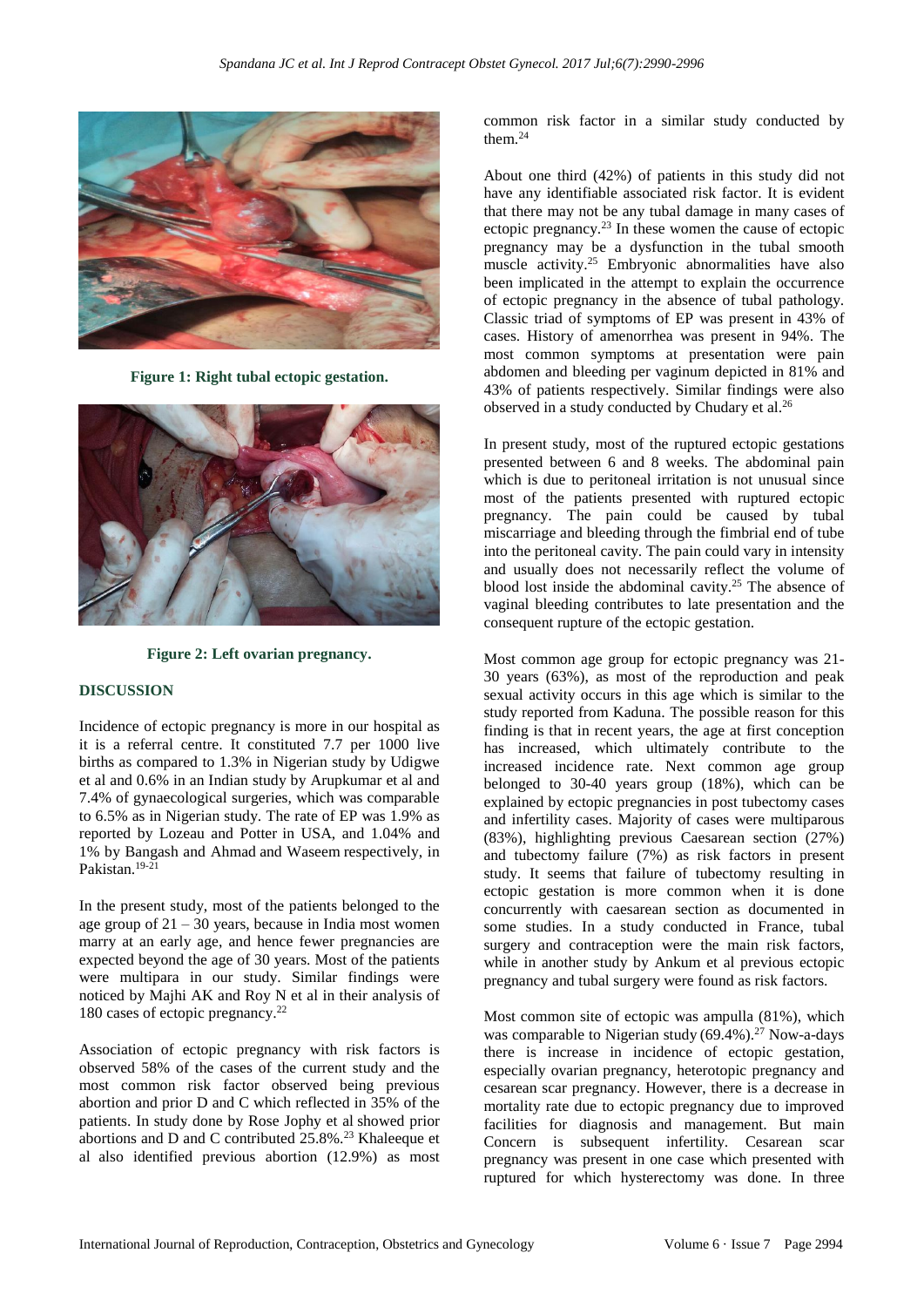patients site of ectopic was ovary (3%), that was confirmed at laparotomy and by histopathological examination i.e. Spigelberg criteria: 1. tube and it's fimbriae normal and separate from pregnant sac 2. sac in the position of ovary 3. sac attached to uterus by ovarian ligament 4. histologically ovarian tissue recognised in wall of sac.

Majority of cases were ruptured (85%) at presentation as is usual in developing countries, which is more compared to the study done by wills et al and Savitha Devi et al. In Latchaw G et al study, tubal rupture was present in 59% cases and 41% had unruptured ectopic pregnancies. Accurate diagnosis of unruptured ectopic pregnancy may help in the early treatment. They often present with pregnancy of unknown location, where ß-HCG is positive, but ultrasound cannot confirm the location of pregnancy. Several bio-markers have been tried to confirm the diagnosis of early ectopic pregnancy.<sup>28</sup>

The urinary pregnancy test, Serum β-hCG and ultrasound were the diagnostic tools used for diagnosis of ectopic pregnancy. Studies have shown that Ultrasonography should be the initial investigation for symptomatic women in their first trimester when the results are indeterminate, the serum beta HCG concentration should be measured. Serial measurement of β-hCG and progesterone concentrations may be useful when the diagnosis remains unclear. 29

Laparotomy was done in all ruptured cases. Salpingectomy remained the commonest surgical procedure for the management of ectopic pregnancy in our center which is similar to other centers in Nigeria.<sup>30</sup> Ipsilateral oophorectomy was only performed when the ovaries was diseased or involved in the adnexal mass. Conservative surgery is reserved for those with less tubal damage and contralateral tubal diseases, especially if they are nulliparous. 31

Eleven (11%) patients presented early before rupture. 9 of them with mild symptoms were treated with methotrexate (MTX) 50mg im single dose, and were monitored clinically, by trans-vaginal sonography, and serum b-HCG levels on days 1 and 7. In various studies (Buster and Krotz- 2007) success rates with subsequent pregnancy for single and variable dose methotrexate were comparable to laparoscopic conservative surgery. MTX treatment of EP was safe and effective for selected patients with unruptured tubal EP, with no major side effects as found by Dhar et al. <sup>32</sup> Salpingostomy was done in 2 cases to conserve the tube in Nulliparous patients, fimbiectomy in one, milking of the tube in 1 case and rudimentary horn excision in one case. Most common site of ectopic was ampulla (81%), which was comparable to Nigerian study (69.4%) and other studies. <sup>33</sup> Right sided tubal pregnancy was present in 35% cases and left tubal involvement in 61% cases, not same with other studies. 34 Morbidity included anemia, blood transfusion and wound infection. By reducing and identifying the risk factors and 'catching' the patients at the earliest it is possible to improve the prognosis so far as morbidity, mortality and fertility are concerned. No maternal mortality found in our study, consistent with A. Abbas and H. Akram study.<sup>35</sup> This is similar to the study carried out by Shetty and Shetty and Udigwe et al. 36,37

## **CONCLUSION**

In conclusion, ectopic pregnancy has remained an important gynecological condition in our center. The most common identifiable risk factor was induced abortion in our study. Prevention should be aimed at health education,safer sexual practices and liberal use of contraceptives. Efforts should also be directed at prevention and adequate treatment of pelvic inflammatory diseases and sexually transmitted infections (STIs). The early diagnosis of an ectopic pregnancy is one of the greatest challenges for a physician. It requires a high index of suspicion to diagnose an ectopic pregnancy. The importance of an early diagnosis lies in the fact that the lady can be offered a conservative line of management which can definitely have a beneficial effect on her reproductive career

## **ACKNOWLEDGMENTS**

Authors would like to thank Head of the Department, Dean and ethical committee for permitting to conduct the study and also teaching faculty of obstetrics and Gynecology Department of Bowring and Lady Curzon hospital, Bangalore Medical College, statisticians and participants of the study for their whole-hearted participation.

*Funding: No funding sources Conflict of interest: None declared Ethical approval: The study was approved by the Institutional Ethics Committee*

## **REFERENCES**

- 1. Te linde's Operative Gynaecology, 8<sup>th</sup> ed. Philadelphia: Lippincott- Raven;1997:501-27.
- 2. Ectopic Pregnancy-United States, 1990-92. JAMA. 1995;273:533.
- 3. Rajkhowa M, Glass MR, Rutherford AJ, Balen AH, Sharma V, Cuckle HS. Trends in the incidence of ectopic pregnancy in England and Wales from 1966- 1996. Br J Obstet Gynaecol. 2000;107:369-74.
- 4. Department of Health: Why mothers die: a confidential enquiry into the maternal deaths in the United Kingdom. In Drife J, Lewis G (eds): Norwich, UK:HMSO;2001:282.
- 5. Stovall TG, Ling FW, Buster JE. Outpatient chemotherapy of unruptured ectopic pregnancies. Fertil Steril. 1989;51:435.
- 6. Stovall TG, Ling FW, Gray LA, Carson SA, Buster JE. Methotrexate treatment of unruptured ectopic